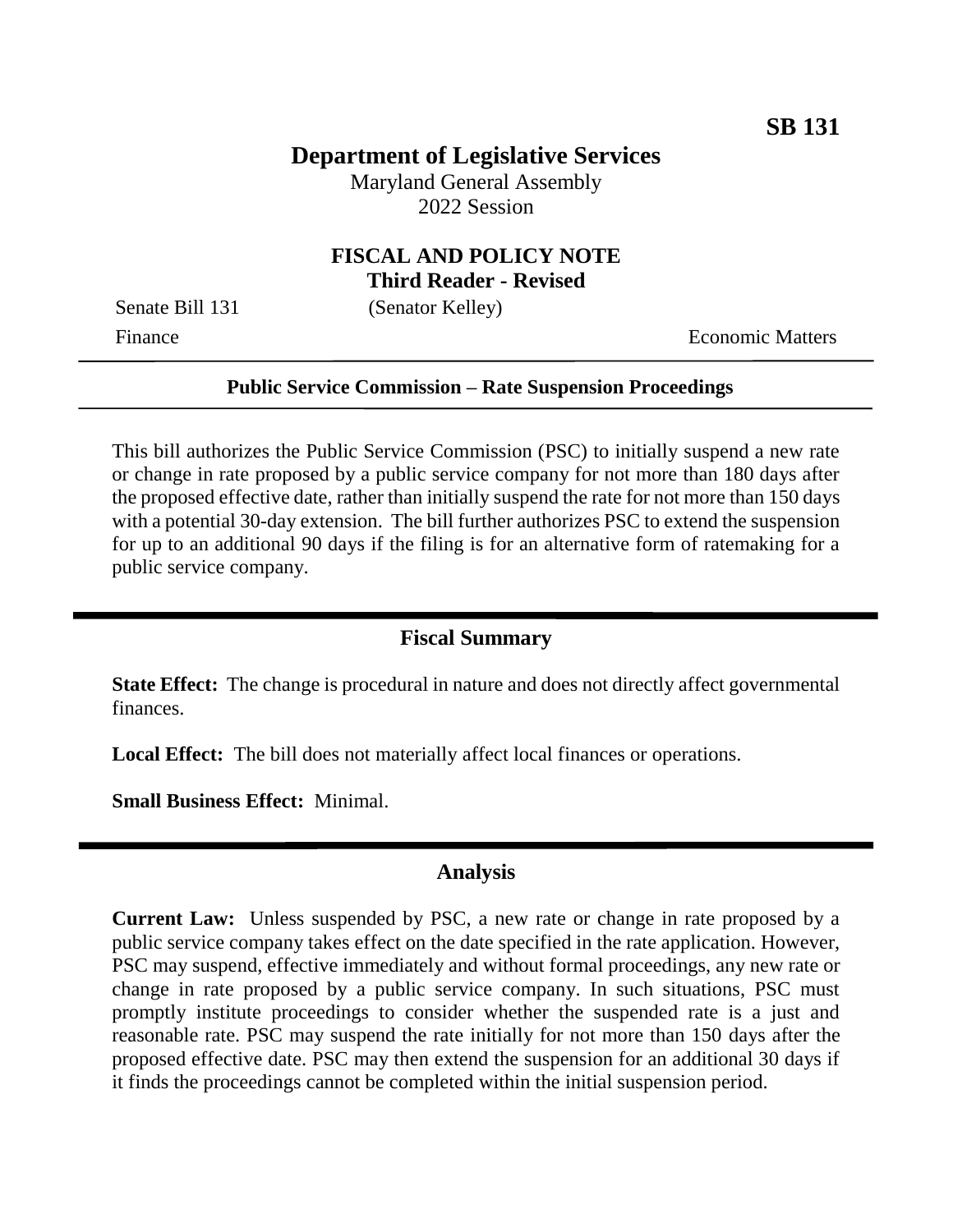## *Alternative Forms of Ratemaking and Multi-year Rate Plan Pilot Process*

A public service company must charge just and reasonable rates for the regulated services that it renders. Generally, PSC has the power to set a just and reasonable rate of a public service company, as a maximum rate, minimum rate, or both. Notwithstanding any other provision of law, PSC may regulate the regulated services of a public service company through alternative forms of regulation under specified conditions. Alternative forms of regulation may include price regulation, revenue regulation, ranges of authorized return, rate of return, categories of services, or price indexing.

PSC has recently allowed filings for multi-year rate plans under a pilot structure that allows utilities to seek rates that have effective periods of three years. Under this alternative form of ratemaking, a utility may request rates based on projected spending and investment in order to recover costs nearly contemporaneously. PSC's orders approving multi-year rate plans provide for prudency reviews of a utility's spending, additional compliance filings, and other review mechanisms during and after the multi-year rate period.

**State Fiscal Effect:** PSC advises that the bill merely extends the current statutory period for alternative forms of ratemaking, such as multi-year rate filings; the bill does not alter the number of rate cases PSC reviews, the amount of work necessary to review a case, or the resources necessary to perform PSC's duties. Accordingly, the bill does not create any incremental work for the agency.

**Additional Comments:** PSC advises that the extension period authorized under the bill potentially only impacts a public service company (by delaying the implementation of utility rate increases) that is seeking its first multi-year rate plan. Utilities with multi-year rate plans already approved (Baltimore Gas and Electric Company and Pepco) will be required by PSC to meet earlier deadlines when filing subsequent rate requests, and therefore are not affected by the bill.

## **Additional Information**

**Prior Introductions:** None.

**Designated Cross File:** HB 228 (Delegate Crosby) - Economic Matters.

**Information Source(s):** Public Service Commission; Office of People's Counsel; Department of Legislative Services